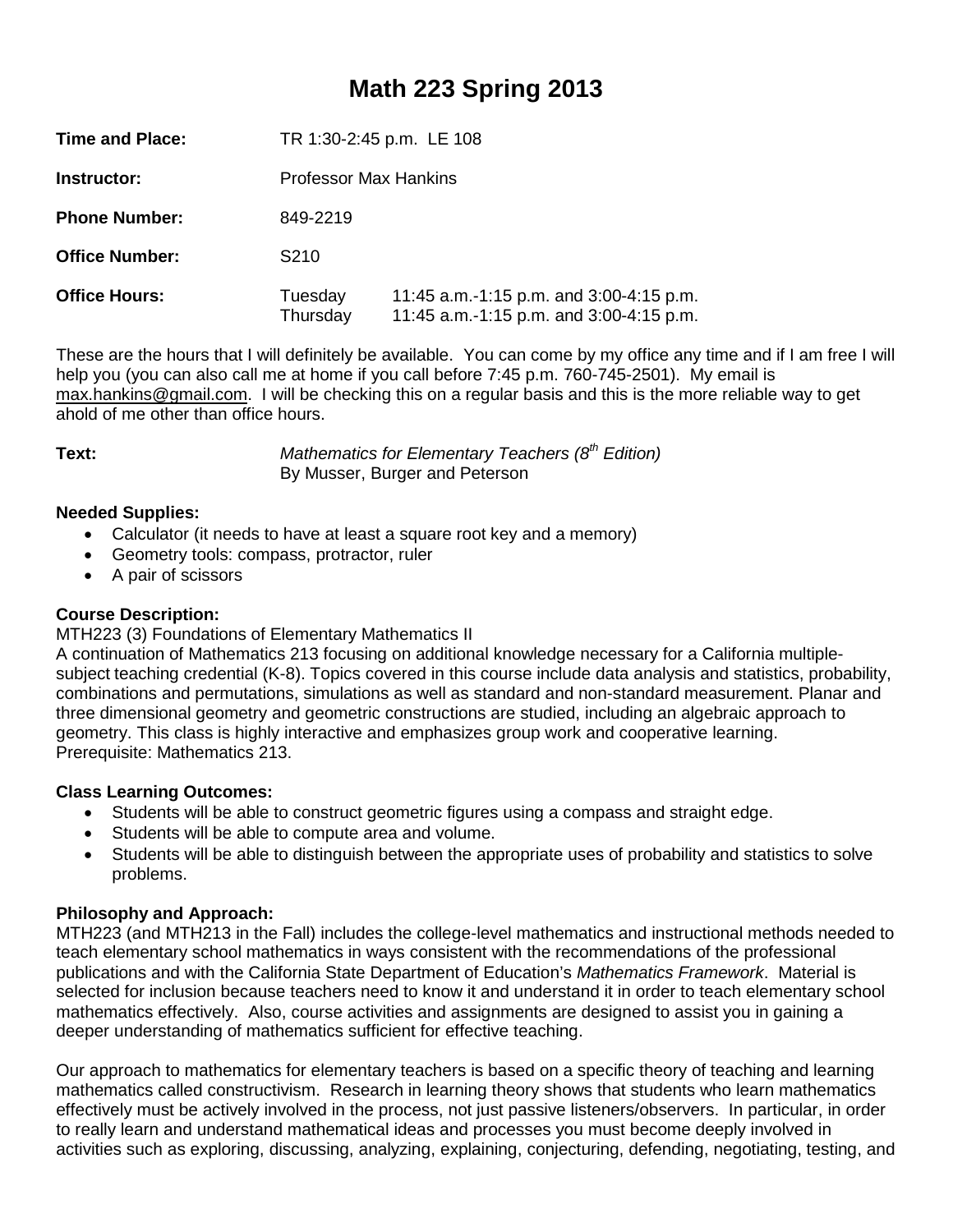evaluating. To do this you need good problems to solve, interaction with others on solutions, and opportunities to write your conclusions.

### **Objectives:**

The course is designed to help you:

- acquire knowledge and develop understanding of the conceptual and procedural foundations for teaching elementary school mathematics;
- develop the ability to teach mathematics developmentally (i.e., basing procedural knowledge on clear connections with prior conceptual knowledge);
- acquire the knowledge and develop the ability to create a problem solving environment in the classroom, to set and achieve teaching goals, to stimulate and manage classroom discourse, to use technology effectively, and to make ongoing instructional decisions; and
- acquire confidence sufficient to teach elementary mathematics positively and enthusiastically

#### **Grading:**

Grades are based on the total number of points accumulated throughout the course. The points for each activity are:

| Individual Grading Distribution      |             |
|--------------------------------------|-------------|
| 2 Individual Exams (250 points each) | 500 points  |
| <b>Final Exam</b>                    | 300 points  |
| <b>Individual Homework</b>           | 100 points  |
| <b>Group Homework</b>                | 100 points  |
| Total                                | 1000 points |

Approximate minimal points required to obtain a given grade are:

|   |             | (875, 900) | (775, 800) | (675, 700) |  |
|---|-------------|------------|------------|------------|--|
|   | [925, 1000] | [825, 875] | [725, 775] | [625, 675] |  |
| - | [900, 925]  | [800, 825] | [700, 725] | [600, 625] |  |

Note that scores of 599 or lower will result in an F.

#### **Homework:**

Homework will be assigned each day at the end of class. All homework assigned in a week will be **due at the start of class** the next Thursday. No late homework will be accepted except by prior arrangement or with a documented emergency. Homework assignments are posted on the bulletin board by my office door. The object of the homework is to learn how to do the problems so I expect to see calculations on your homework using the terminology and methods of the class and not just the answer. A random selection (the same for all people) of the problems will be graded on any homework assignment.

#### **Exams:**

There are two in-class exams. If you do not take an exam you will receive a zero for it. Late exams may be taken only by prior arrangement or with a documented emergency. I must participate in the decision for you to miss an exam, this means that you need to phone me before missing an exam.

#### **Final Exam: Date and Time**

The final exam date and time is set by the university at the beginning of the semester and may not be changed by the instructor. Only in the case that a student is required to take three exams during the same day of finals week is an instructor authorized to change the exam date and time for that particular student. The final is comprehensive and is given on **Thursday MAY 2, 1:00-3:00 p.m.**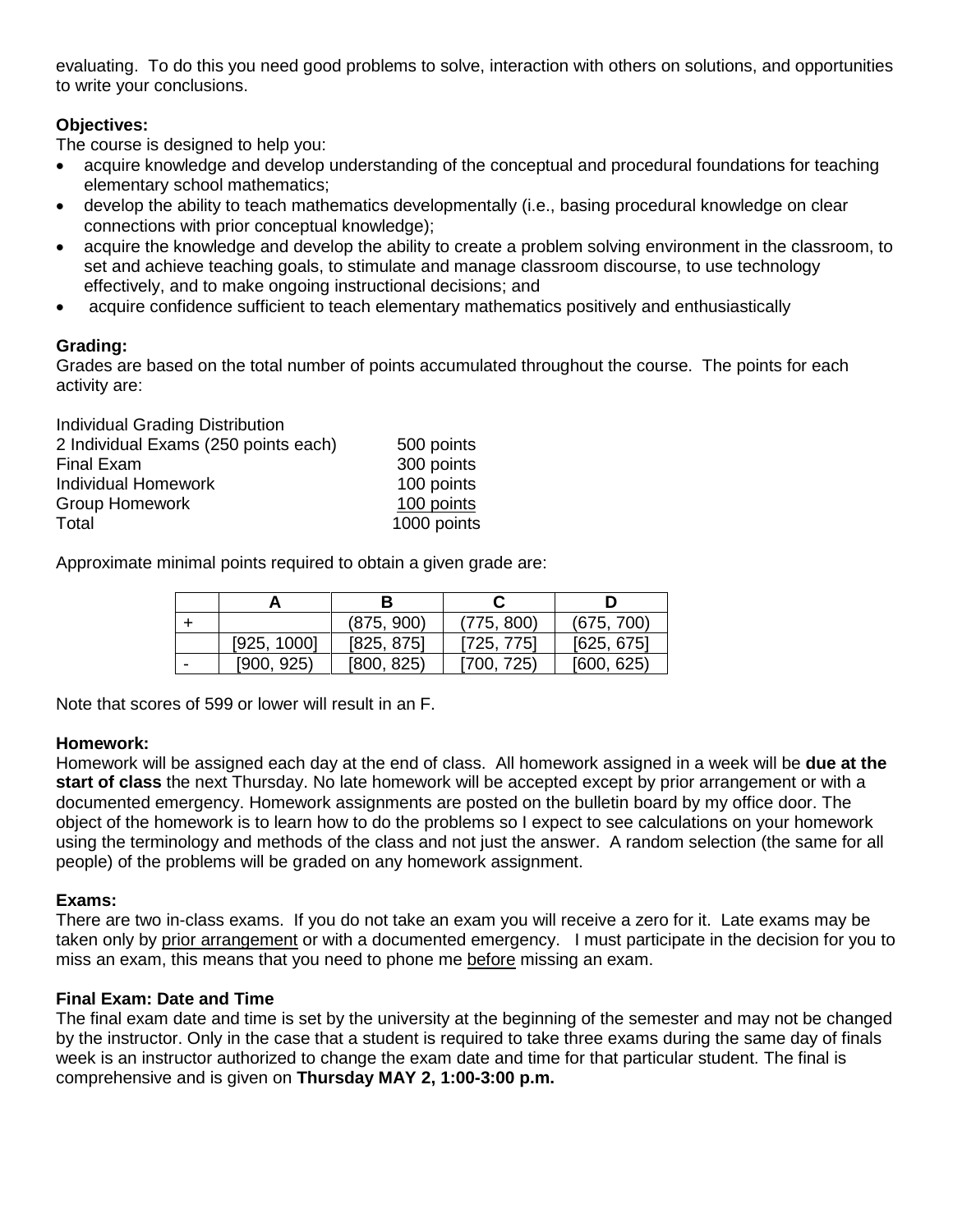#### **Attendance:**

Attendance is expected at each class session. In the event of an absence you are responsible for the material covered in class and the assignments given that day.

Regular and punctual attendance at all classes in which a student is registered is considered essential to optimum academic achievement. Therefore, regular attendance and participation in each course are minimal requirements to be met. There are no allowed or excused absences except when absences are necessitated by certain university-sponsored activities and are approved in writing by the Provost. Whenever the number of accumulated absences in a class, for any cause, exceeds ten percent of the total number of class meetings, the faculty member has the option of filing a written report to the Vice Provost for Academic Administration which may result in de-enrollment, pending any resolution of the excessive absences between the faculty member and the student…If the date of de-enrollment is past the last date to withdraw from a class, the student will be assigned a grade of W or WF (no grade). There are no refunds for courses where a deenrollment was processed." (see catalog for full text)

### **Class Enrollment:**

It is the student's responsibility to maintain his/her class schedule. Should the need arise to drop this course (personal emergencies, poor performance, etc.), the student has the responsibility to follow through (provided the drop date meets the stated calendar deadline established by the university), not the instructor. Simply ceasing to attend this course or failing to follow through to arrange for a change of registration (drop/add) may easily result in a grade of F on the official transcript.

#### **Academic Accommodations:**

While all students are expected to meet the minimum academic standards for completion of this course as established by the instructor, students with disabilities may require academic accommodations. At Point Loma Nazarene University, students requesting academic accommodations must file documentation with the Disability Resource Center (DRC), located in the Bond Academic Center. Once the student files documentation, the Disability Resource Center will contact the student's instructors and provide written recommendations for reasonable and appropriate accommodations to meet the individual needs of the student. This policy assists the university in its commitment to full compliance with Section 504 of the Rehabilitation Act of 1973, the Americans with Disabilities (ADA) Act of 1990, and ADA Amendments Act of 2008, all of which prohibit discrimination against students with disabilities and guarantees all qualified students equal access to and benefits of PLNU programs and activities.

Students with learning disabilities who may need accommodations should discuss options with the instructor during the first two weeks of class.

#### **Academic Honesty:**

The Point Loma Nazarene University community holds the highest standards of honesty and integrity in all aspects of university life. Academic honesty and integrity are strong values among faculty and students alike. Any violation of the university's commitment is a serious affront to the very nature of Point Loma's mission and purpose.

Academic dishonesty is the act of presenting information, ideas, and/or concepts as one's own when in reality they are the results of another person's creativity and effort. Such acts include plagiarism, copying of class assignments, and copying or other fraudulent behavior on examinations. For more details on PLNU's policy go to: [http://www.pointloma.edu/experience/academics/catalogs/undergraduate-catalog/point-loma](http://www.pointloma.edu/experience/academics/catalogs/undergraduate-catalog/point-loma-education/academic-policies)[education/academic-policies](http://www.pointloma.edu/experience/academics/catalogs/undergraduate-catalog/point-loma-education/academic-policies)

A student who is caught cheating on any item of work will receive a zero on that item and may receive an "F" for the semester. See the PLNU Catalog for a further explanation of the PLNU procedures for academic dishonesty.

### **Some Tips About This Class:**

• You will have reading every night. Don't get behind! Reading mathematics is a fairly slow process and will require you to read things more than once.